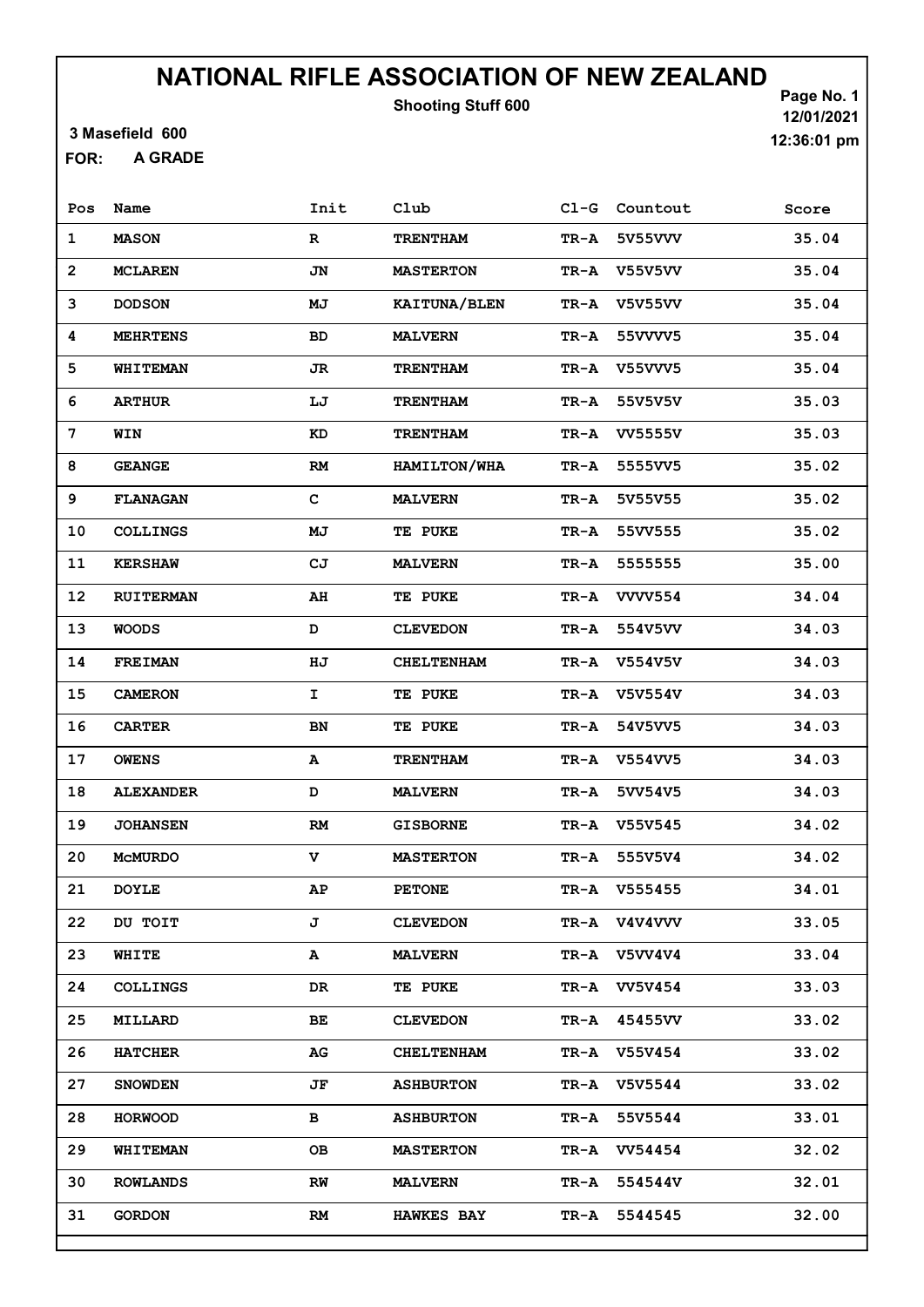| 3 Masefield 600<br>A GRADE<br>FOR: |                  |      | <b>Shooting Stuff 600</b> |        |          | Page No. 2<br>12/01/2021<br>12:36:01 pm |
|------------------------------------|------------------|------|---------------------------|--------|----------|-----------------------------------------|
| Pos                                | Name             | Init | Club                      | $C1-G$ | Countout | Score                                   |
| 32                                 | <b>MCMURDO</b>   | J    | <b>MASTERTON</b>          | TR-A   | 54V4445  | 31.01                                   |
| 33                                 | <b>PHILLIPPS</b> | JMF  | <b>CHELTENHAM</b>         | TR-A   | V545444  | 31.01                                   |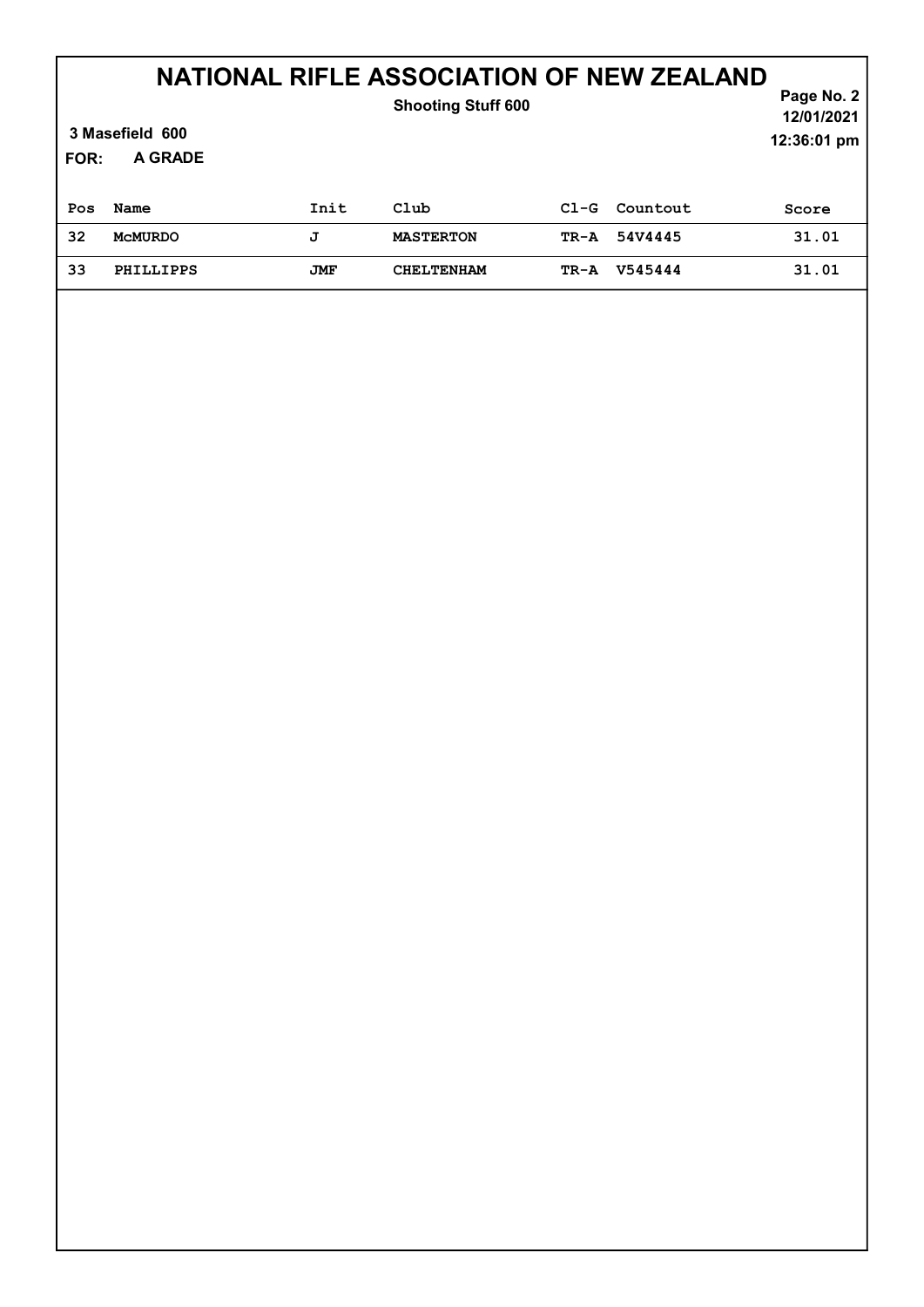Shooting Stuff 600

3 Masefield 600

B GRADE FOR:

Page No. 3 12/01/2021 12:36:01 pm

| Pos            | Name             | Init        | Club              | $C1-G$ | Countout       | Score |
|----------------|------------------|-------------|-------------------|--------|----------------|-------|
| $\mathbf{1}$   | <b>HOUGHTON</b>  | LS          | <b>CLEVEDON</b>   | $TR-B$ | 55VVVV5        | 35.04 |
| $\overline{2}$ | <b>MARSHALL</b>  | LD          | <b>HAWKES BAY</b> | $TR-B$ | 5V5V55V        | 35.03 |
| 3              | <b>GILCHRIST</b> | $\mathbf R$ | <b>OAMARU</b>     | $TR-B$ | 555555V        | 35.01 |
| 4              | <b>DENT</b>      | AL          | <b>PETONE</b>     | $TR-B$ | 5V45VV5        | 34.03 |
| 5              | <b>MCKEE</b>     | ĸ           | <b>KARORI</b>     | $TR-B$ | 5V5455V        | 34.02 |
| 6              | RIDDLE           | G           | <b>CLEVEDON</b>   | $TR-B$ | 5V5V455        | 34.02 |
| 7              | <b>WHYTE</b>     | $\mathbf C$ | KAITUNA/BLEN      | $TR-B$ | 555455V        | 34.01 |
| 8              | DIKMENLI         | S           | <b>TRENTHAM</b>   | $TR-B$ | 554V555        | 34.01 |
| 9              | <b>MARTIN</b>    | BJ          | <b>TRENTHAM</b>   | $TR-B$ | 4V455VV        | 33.03 |
| 10             | <b>RIDDLE</b>    | S           | <b>CLEVEDON</b>   | $TR-B$ | 544V555        | 33.01 |
| 11             | <b>CHEESEMAN</b> | J           | <b>CLEVEDON</b>   | $TR-B$ | V455554        | 33.01 |
| 12             | TIDSWELL         | PA          | <b>CHELTENHAM</b> | $TR-B$ | <b>VV4V454</b> | 32.03 |
| 13             | <b>BALL</b>      | JW          | TE PUKE           | $TR-B$ | 5V4445V        | 32.02 |
| 14             | <b>BUCKLEY</b>   | ME          | TE PUKE           | $TR-B$ | 554544V        | 32.01 |
| 15             | LEITE            | $\mathbf R$ | <b>CLEVEDON</b>   | $TR-B$ | 5535554        | 32.00 |
| 16             | <b>SNOWDEN</b>   | M           | <b>ASHBURTON</b>  | $TR-B$ | 5554454        | 32.00 |
| 17             | LANE             | M           | <b>OTOROHANGA</b> | $TR-B$ | 5454445        | 31.00 |
| 18             | DICK             | DK          | KAITUNA/BLEN      | $TR-B$ | 44544V4        | 30.01 |
| 19             | <b>FINCHAM</b>   | D           | <b>HAWKES BAY</b> | $TR-B$ | 4444455        | 30.00 |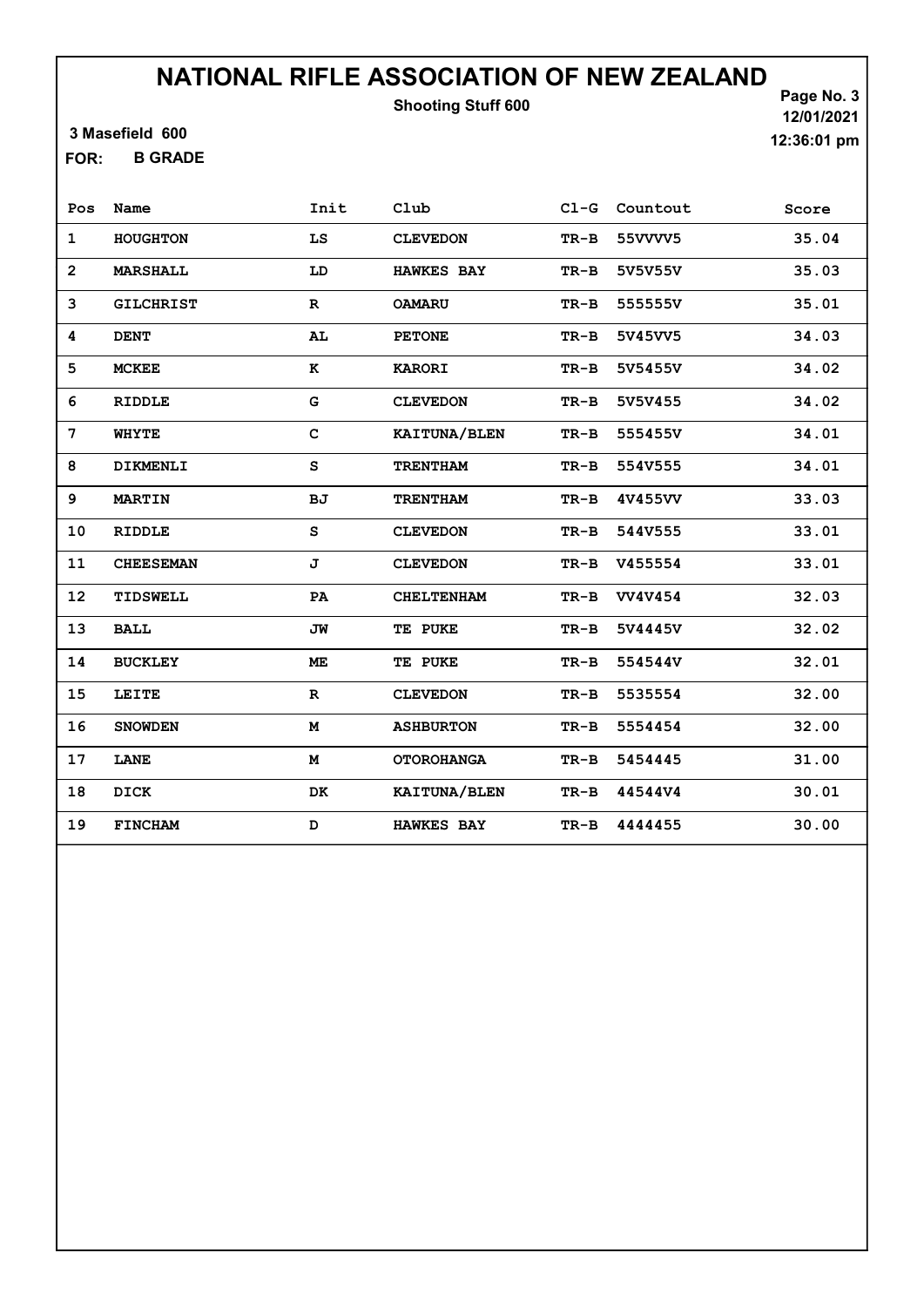Shooting Stuff 600

3 Masefield 600

C GRADE FOR:

Page No. 4 12/01/2021 12:36:01 pm

| Pos            | Name           | Init | Club              | $C1-G$ | Countout       | Score |
|----------------|----------------|------|-------------------|--------|----------------|-------|
| 1              | <b>DRAKE</b>   | AE   | TARANAKI          | TR-C   | <b>VV55V55</b> | 35.03 |
| $\overline{2}$ | <b>BROWN</b>   | SW   | <b>PETONE</b>     | TR-C   | 5V4V545        | 33.02 |
| 3              | <b>ELLIS</b>   | s    | <b>CHELTENHAM</b> | TR-C   | 554V545        | 33.01 |
| 4              | <b>SCOBIE</b>  | J    | <b>OTOROHANGA</b> | $TR-C$ | 5545V54        | 33.01 |
| 5              | <b>CAMERON</b> | s    | TE PUKE           | TR-C   | <b>V45445V</b> | 32.02 |
| 6              | WAKELING       | J    | <b>CLEVEDON</b>   | TR-C   | 55444V5        | 32.01 |
| 7              | <b>FLEMING</b> | JA   | <b>ASHBURTON</b>  | TR-C   | V4V4454        | 31.02 |
| 8              | <b>KERSHAW</b> | SL   | <b>MALVERN</b>    | TR-C   | 5V44454        | 31.01 |
| 9              | <b>PETZEN</b>  | D    | <b>TRENTHAM</b>   | $TR-C$ | V455434        | 30.01 |
| 10             | <b>GORE</b>    | т    | <b>TRENTHAM</b>   | $TR-C$ | 50445V3        | 26.01 |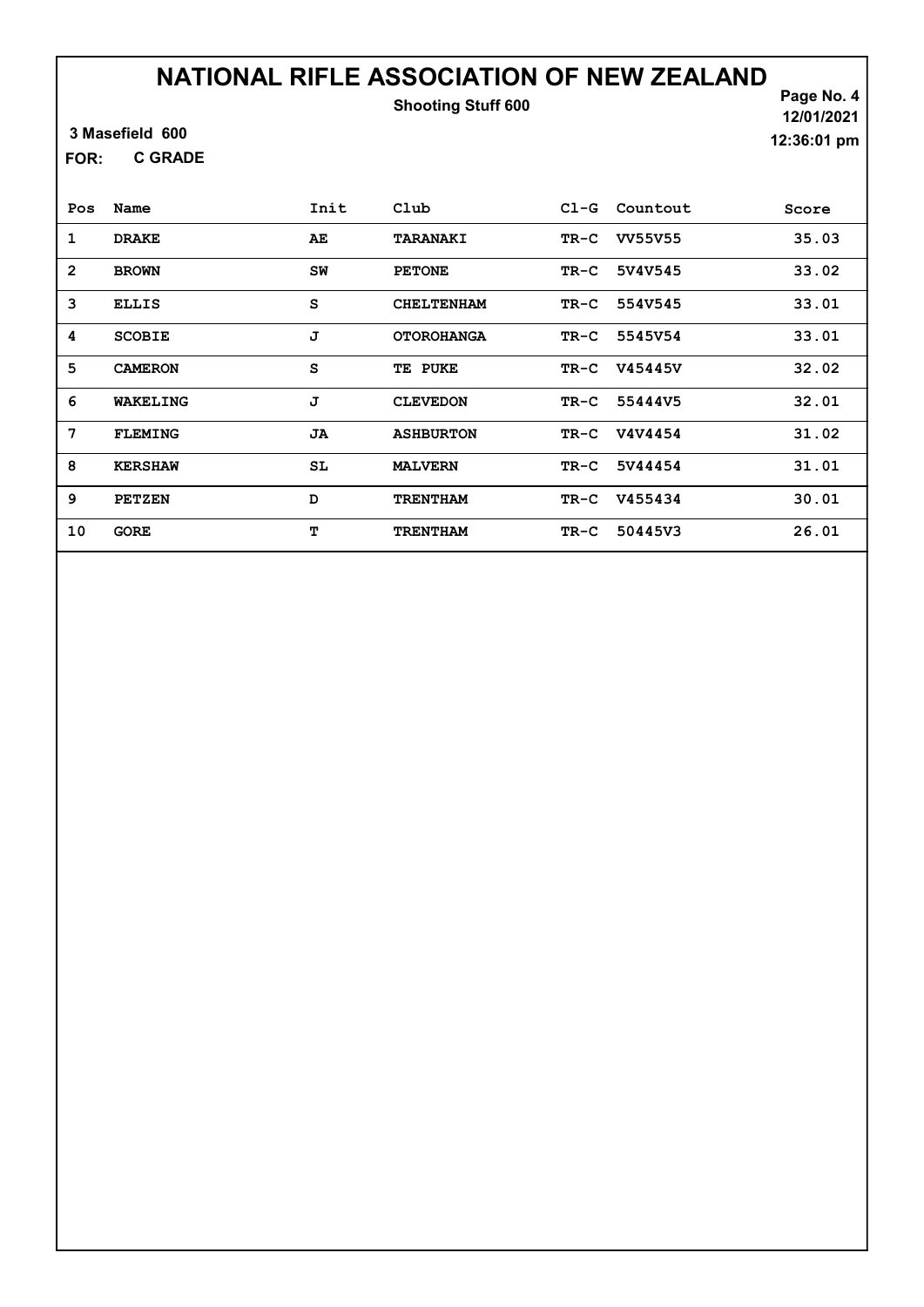| 3 Masefield 600<br><b>T GRADE</b><br><b>FOR:</b> |                     |      | <b>Shooting Stuff 600</b> |        |          | Page No. $5$<br>12/01/2021<br>12:36:01 pm |
|--------------------------------------------------|---------------------|------|---------------------------|--------|----------|-------------------------------------------|
| Pos                                              | Name                | Init | Club                      | $C1-G$ | Countout | Score                                     |
| 1                                                | <b>DARRALL</b>      | F    | <b>TRENTHAM</b>           | TR-T   | V554V5V  | 34.03                                     |
| $\overline{2}$                                   | <b>VAN RENSBURG</b> | L    | <b>CLEVEDON</b>           | TR-T   | 5444535  | 30.00                                     |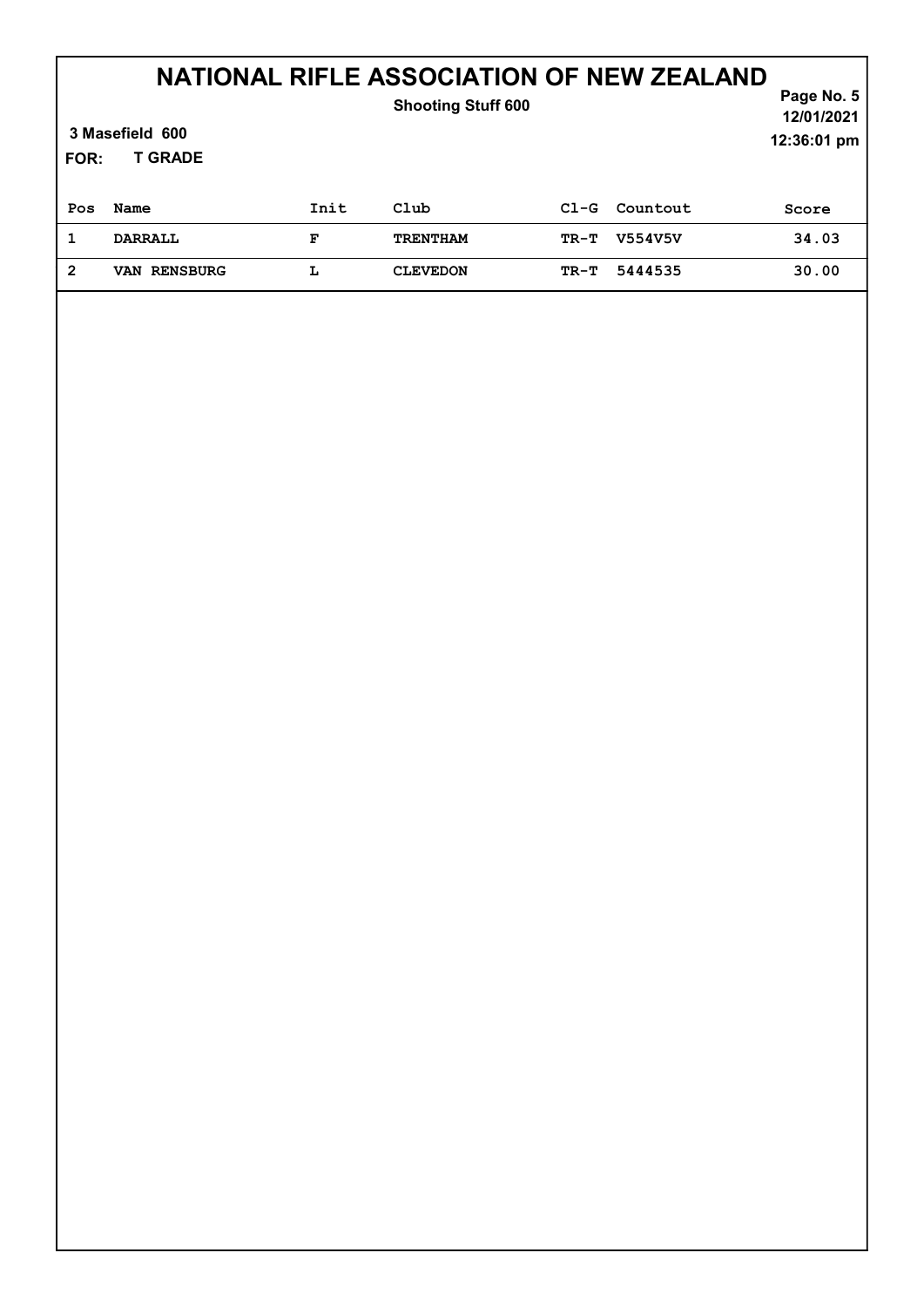### NATIONAL RIFLE ASSOCIATION OF NEW ZEALAND Shooting Stuff 600

| 3 Masefield 600 |
|-----------------|
|-----------------|

CFT CLASS FOR:

Page No. 6 12/01/2021 12:36:01 pm

| Pos | Name           | Init       | Club              | Countout<br>$CL-G$ | Score |
|-----|----------------|------------|-------------------|--------------------|-------|
|     | <b>SNOWDEN</b> | с          | <b>ASHBURTON</b>  | CFTR-05456X5X      | 37.02 |
| 2   | <b>SMITH</b>   | <b>GRH</b> | <b>MALVERN</b>    | CFTR-0545X555      | 35.01 |
| 3   | DUTHIE         | м          | <b>TRENTHAM</b>   | CFTR-05565444      | 33.00 |
| 4   | <b>LINDSAY</b> | в          | <b>HAWKES BAY</b> | CFTR-06454543      | 31.00 |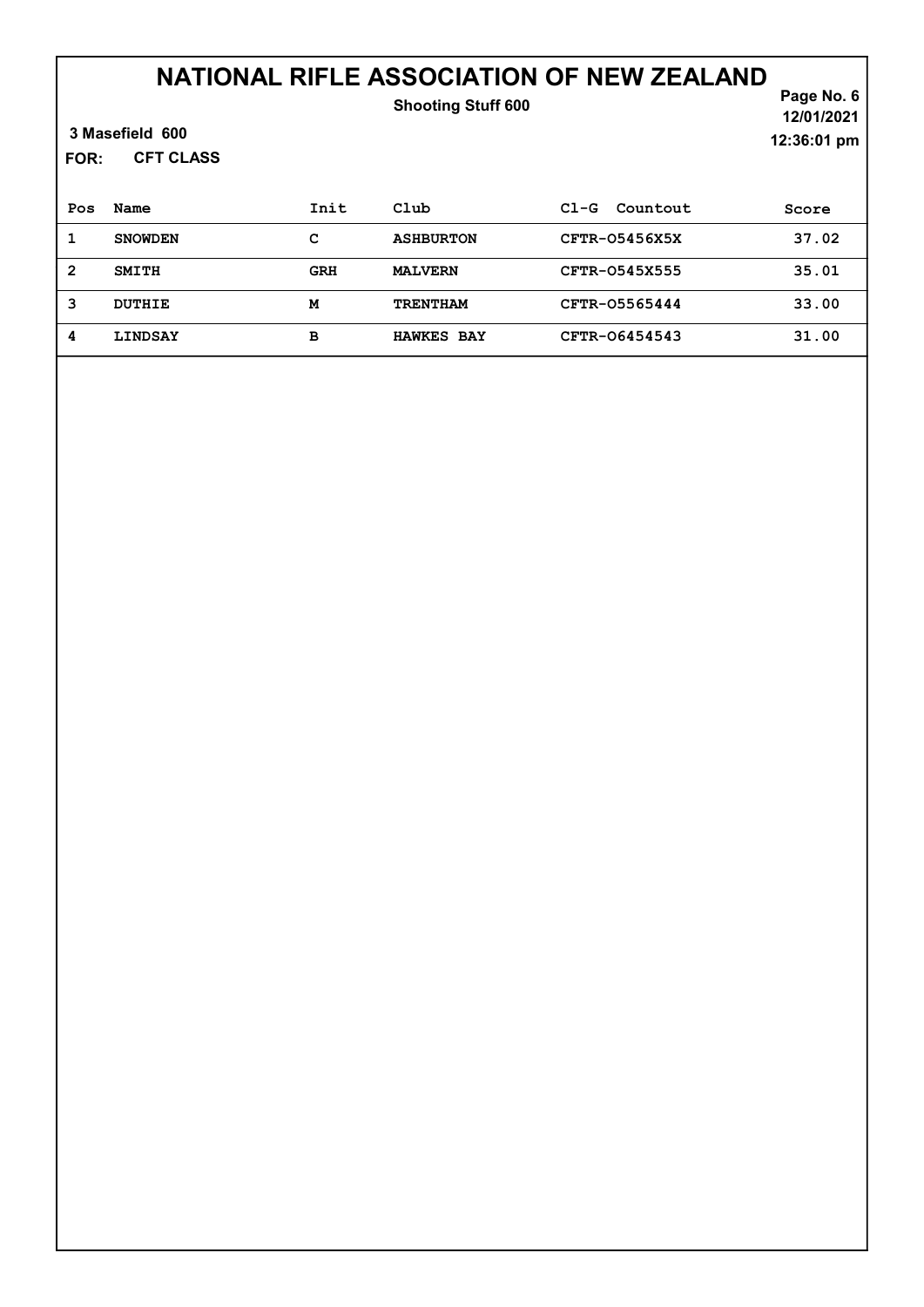Shooting Stuff 600

3 Masefield 600

FO CLASS FOR:

Page No. 7 12/01/2021 12:36:01 pm

| Pos            | Name              | Init         | Club              |        | Cl-G Countout | Score |
|----------------|-------------------|--------------|-------------------|--------|---------------|-------|
| 1              | <b>KAPENE</b>     | s            | <b>GISBORNE</b>   | $FO-O$ | 666XXXX       | 42.04 |
| $\overline{2}$ | <b>CHUI</b>       | M            | <b>ASHBURTON</b>  | $FO-O$ | 6X66X6X       | 42.03 |
| 3              | <b>DUCKETT</b>    | <b>FM</b>    | <b>MASTERTON</b>  | $FO-O$ | 66X6666       | 42.01 |
| 4              | <b>MCLAY</b>      | S            | TE PUKE           | $FO-O$ | 656XXXX       | 41.04 |
| 5              | <b>MOSES</b>      | МK           | <b>CLEVEDON</b>   | $FO-O$ | X5X6XX6       | 41.04 |
| 6              | <b>SUBRITZKY</b>  | м            | <b>KARORI</b>     | $FO-O$ | 6X65X6X       | 41.03 |
| 7              | <b>NEAL</b>       | PA           | <b>CLEVEDON</b>   | $FO-O$ | 666X56X       | 41.02 |
| 8              | <b>HUGHES</b>     | IR           | <b>CHELTENHAM</b> | $FO-O$ | X566666       | 41.01 |
| 9              | <b>MAY</b>        | IS           | <b>WHANGAREI</b>  | $FO-O$ | 66X6665       | 41.01 |
| 10             | <b>HUNT</b>       | $\mathbf{C}$ | <b>KARORI</b>     | $FO-O$ | X6XX55X       | 40.04 |
| 11             | <b>TEAGUE</b>     | SP           | TE PUKE           | $FO-O$ | X56X6X5       | 40.03 |
| 12             | <b>MOFFATT</b>    | SK           | <b>CLEVEDON</b>   | $FO-O$ | X5566X6       | 40.02 |
| 13             | <b>KERRIDGE</b>   | $\mathbf R$  | TE PUKE           | $FO-O$ | 6X65656       | 40.01 |
| 14             | <b>MEEHAN</b>     | D            | <b>CLEVEDON</b>   | $FO-O$ | 54666XX       | 39.02 |
| 15             | <b>BARKHUIZEN</b> | S            | <b>CLEVEDON</b>   | $FO-O$ | 55X5666       | 39.01 |
| 16             | <b>GRIMSEY</b>    | L            | <b>ASHBURTON</b>  | $FO-O$ | 6556565       | 38.00 |
| 17             | <b>HOMT</b>       | SВ           | <b>CHELTENHAM</b> | $FO-O$ | 6656465       | 38.00 |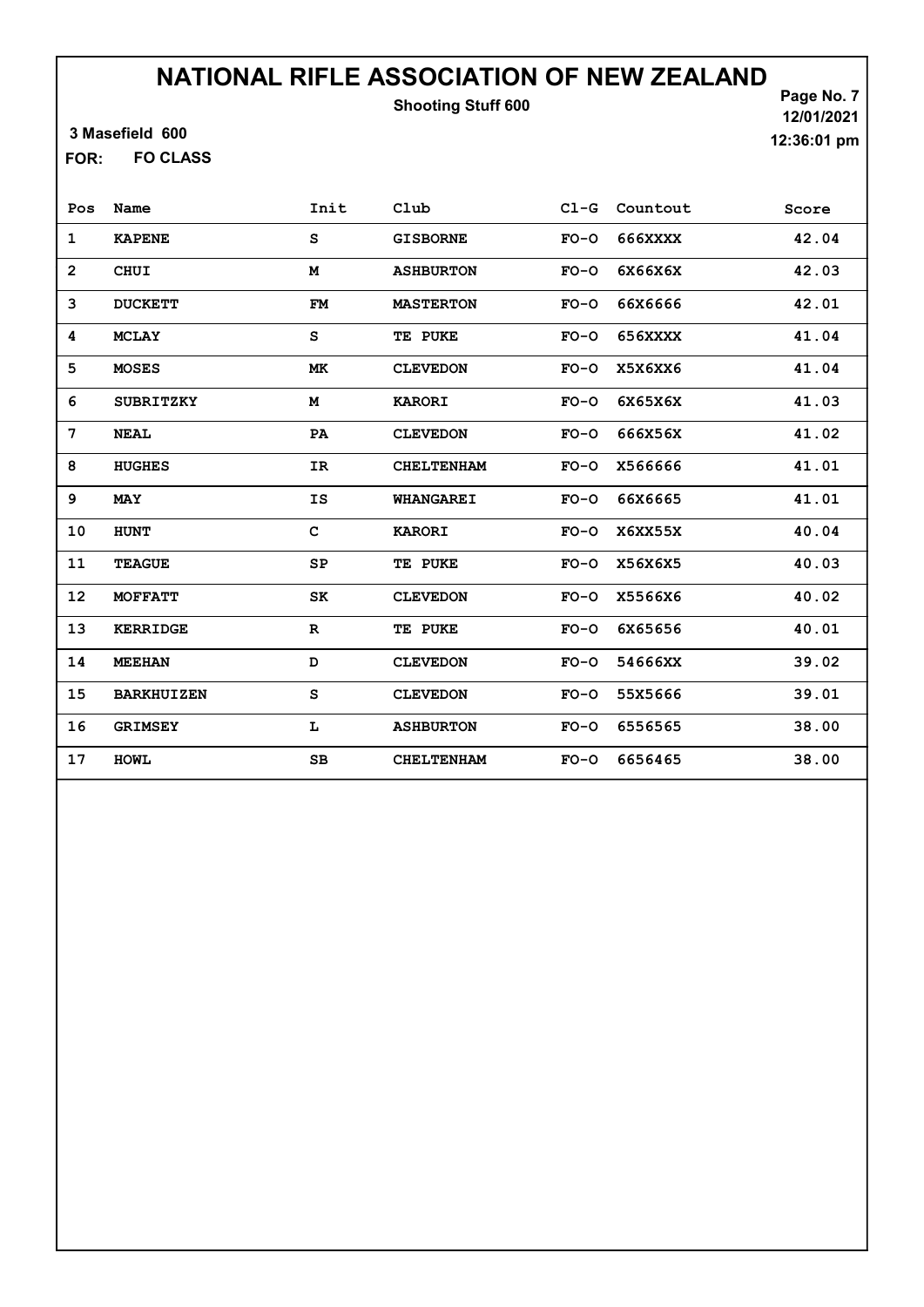| FOR: | 3 Masefield 600<br><b>FPR CLASS</b> |      | NATIONAL RIFLE ASSOCIATION OF NEW ZEALAND<br><b>Shooting Stuff 600</b> |        |                 | Page No. 8<br>12/01/2021<br>12:36:01 pm |
|------|-------------------------------------|------|------------------------------------------------------------------------|--------|-----------------|-----------------------------------------|
| Pos  | Name                                | Init | Club                                                                   | $C1-G$ | Countout        | Score                                   |
| 1    | <b>SMITH</b>                        | DM   | <b>ASHBURTON</b>                                                       |        | $FPR-O$ 6X6XX66 | 42.03                                   |
|      |                                     |      |                                                                        |        |                 |                                         |